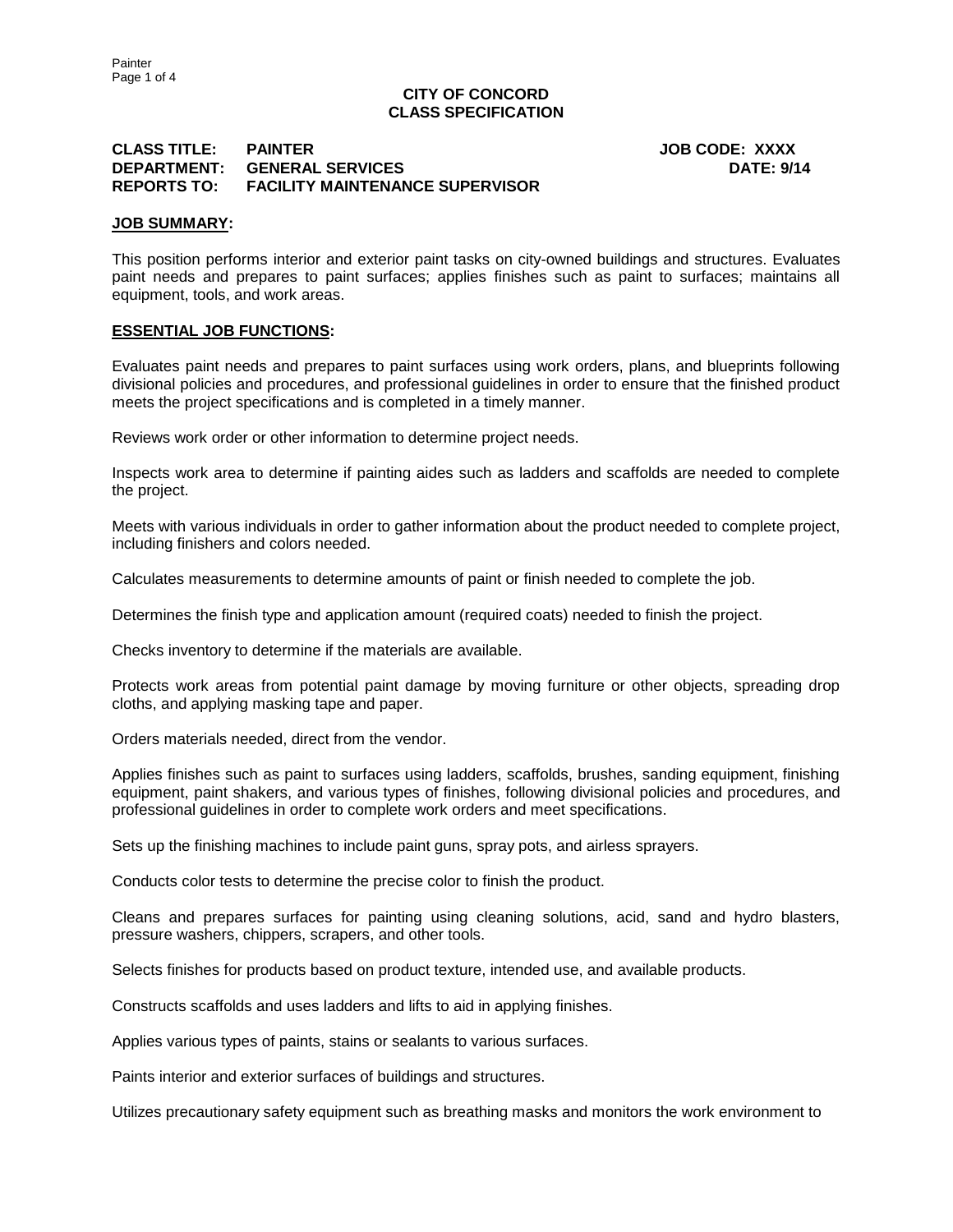ensure safety of employees and other individuals.

Maintains all equipment, tools, and work areas following departmental policies and procedures as needed to ensure all equipment and tools are operating properly and that all work areas are free of obstructions.

Performs routine maintenance on tools and equipment to include replacing washers and cleaning.

Cleans airless paint sprayers, after completion of use to prevent clogging of lines.

Performs minor repair of tools/equipment as capable.

Ensures safety practices are followed by posting wet paint and caution signs or properly placing and taping extension cords.

Ensures work sites are left in a clean and neat condition.

Notifies supervisor of items needing major repair or replacement.

Maintains storage sites in an orderly manner.

Overtime is required as necessary to complete projects to include weekend work

May supervise others in completing painting tasks.

Performs or assists with other work such as carpentry and repairing or replacing tiles.

### **MATERIAL AND EQUIPMENT USED:**

| <b>Paint Guns</b>       | <b>Spray Pots</b>       | <b>Airless Sprayers</b>  |
|-------------------------|-------------------------|--------------------------|
| <b>Pressure Washers</b> | Paint Brushes / Rollers | <b>Sanding Equipment</b> |
| Ladders                 | Scaffolding             | Drop Cloths              |
| Paints                  | <b>Stains</b>           | Sealants                 |

# **MINIMUM QUALIFICATIONS REQUIRED:**

#### **Experience:**

Five years experience performing skilled painting tasks or an equivalent combination of education, training and experience that provides the knowledge, skills and abilities required for the job.

#### **Licenses and Certifications:**

Valid NH Driver's License

#### **Special Requirements:**

Ability to work flexible hours, evenings, nights and weekends as needed to complete projects. Ability to work in a variety of weather conditions with exposure to the elements.

### **KNOWLEDGE, SKILLS, AND ABILITIES:**

#### **Knowledge of:**

Knowledge of methods and practices of finishing including knowledge of the types of finishes and finishing products such as paints, oils, thinners, paint equipment, and paint tools as needed to apply paint to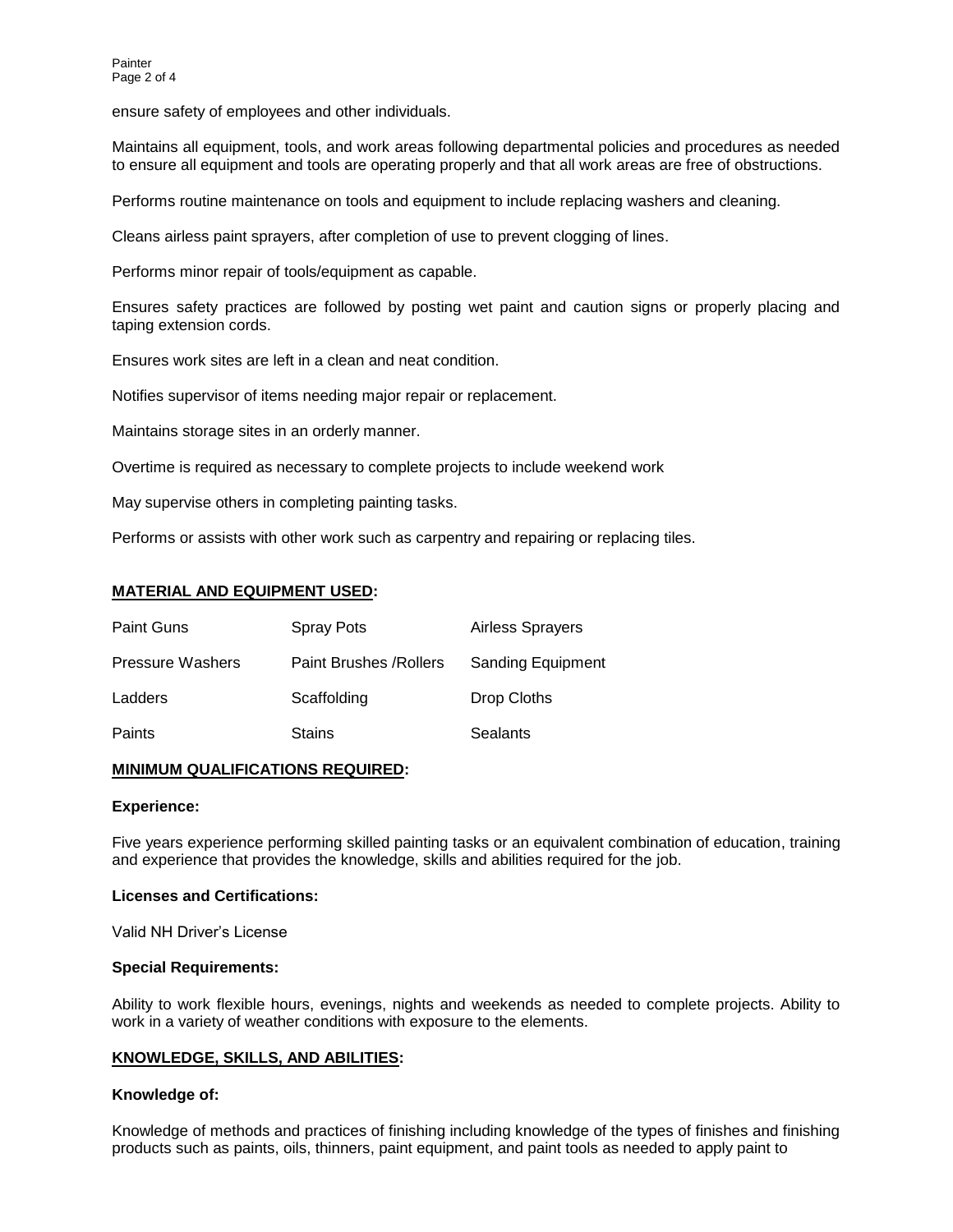different types of surfaces.

Knowledge of applicable state and federal laws, codes, policies, and procedures related to proper hazardous waste disposal as needed to properly store and dispose of paints, thinners, and other paint chemicals and substances.

Knowledge of all safety equipment and general safety practices related to painting as needed to reduce occupational hazards.

Knowledge of terminology used in the painting trade as needed to communicate effectively with fellow painters and paint vendors.

Skill in using materials, tools, and equipment used in painting as needed to operate paint equipment such as airless sprayers and other paint equipment.

Skill in painting to include the application of primers and multiple coats, types of paints for specific surfaces, and what materials are needed to complete a paint project as needed to paint surfaces.

Ability to prepare basic work layouts and estimates for painting projects as needed to compile a list of needed resources and devise a work plan.

Ability to plan, organizes, and coordinates work assignments as needed to meet deadlines and handle multiple projects simultaneously.

Ability to communicate effectively as needed to gather and provide information and services to meet project requirements.

Ability to read and understand information and ideas presented in writing as needed to understand work orders and specifications.

Ability to make estimates of proposed jobs as needed to determine amount of materials needed and amount of time needed to paint surfaces.

Ability to construct color samples of proposed jobs as needed to paint surfaces to meet requirements.

Ability to select the proper finish for surfaces as needed to ensure that the finished product is aesthetically pleasing and meets project requirements.

Ability to carry out oral and written instructions as needed to paint surfaces.

Ability to keep simple records to include daily work reports as needed to document daily work activities and supplies needed and ordered.

Ability to work independently to include scheduling and prioritizing work, motivating oneself, managing time effectively, determining when tasks require the intervention of others as needed to manage several projects simultaneously and meet deadlines.

Ability to operate a boom bucket to include manipulating the raising and lowering levers as needed to reach high surfaces to prepare and paint buildings

Ability to interact with others to include courtesy, tact, patience, knowing when to be firm, using a calm and neutral tone of voice, listening, hearing both sides without judging, and recognizing when to dispense the conversation and cool off as needed to resolve conflicts, exchange information, assign work duties, conduct performance counseling, and accommodate work requests.

Physical ability to walk and stand for several hours at a time.

Physical ability to lift weights up to 50 pounds as needed to lift paint equipment and materials.